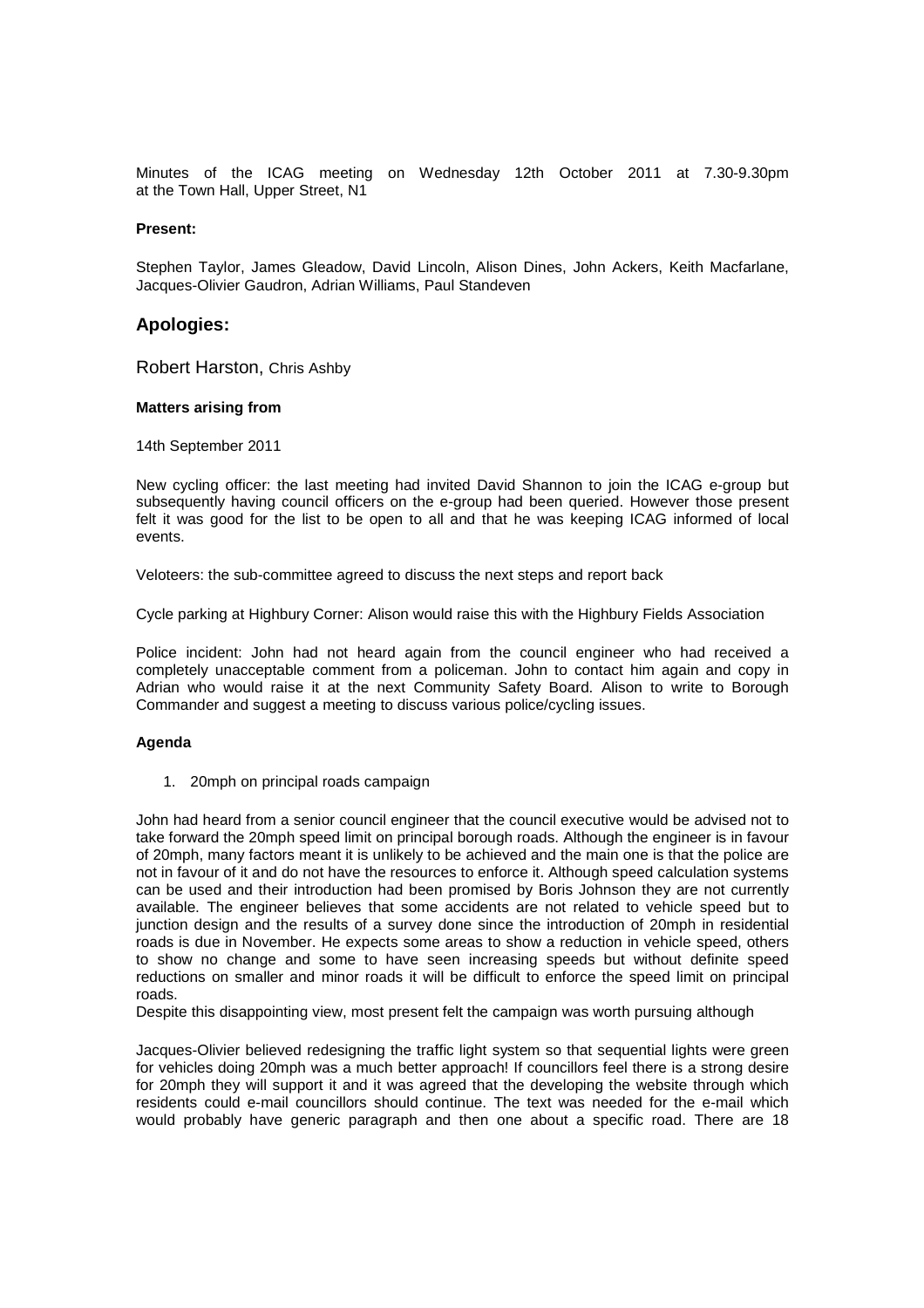principal roads in Islington (under both TfL and council control) and paragraphs were needed about them taking into account whether they were:- destinations for shopping/schools; had high levels of residential properties; the width of the road; the number of crossing points etc. John agreed to write the Highbury Grove paragraph, Alison - Blackstock Road, Stephen - Seven Sisters, David - Junction Road and Adrian - Upper Street. John would set up a Google document for everyone to add to and e-mail the ICAG group with an example paragraph asking for more volunteers.

#### 2. Feedback from Transport Liaison Group meeting

John had attended this morning and the 20mph limit was discussed (as above). A ramp at the side of the steps for bicycles had been requested at Drayton Park station but as bicycles are not allowed on the First Capital Connect (FCC) trains on that section of the railway FCC is not interested in pursuing it.

### 3. Local implement plan (LIP)

Islington's transport strategy as outlined in the LIP is now out for consultation. John, Stephen and Alison agreed to respond and Alison would send the link to the ICAG list to request comments from others.

#### 4. ICAG Facebook page

Olaf had asked for this to be on the agenda but as he was not at the meeting it was not discussed.

### 5. Cyclists' safety at King's Cross

Tragically a cyclist had been killed at King's Cross and Camden Cyclists had highlighted the fact that the proposed safety improvements for the junction had not been introduced. Keith said he'd been to a meeting years ago where consultants had drawn up plans for TfL which had not been taken further. Alison to contact Camden Cyclists and say that we support any interventions to improve safety in the area and ask them to send any related information to the ICAG e-group.

#### 6. Death of Colin Hawkes

Colin Hawkes died in Islington when cycling to work in January but the circumstances of his death were not clear; his obituary appeared in The Guardian in March. Adrian was unable to attend the inquest and had heard that the cause of death was natural causes but despite contacting various police departments he was unable to confirm the details of how the cyclist died and the interaction with a car whose driver was arrested and later had the arrest cancelled. It was suggested he contact the cycling officer and Mr Hawkes' workplace to try and get more information. James agreed with Adrian that it was important to establish the facts of any accidents involving cyclists but it could be very hard to obtain the information.

## 7. LCC Go Dutch campaign

Alison said the strapline for this mayoral campaign will be "Clear space on main roads" and that an article was in the new LC magazine about it. ICAG's local action would be discussed at a future meeting.

## **Any other business**